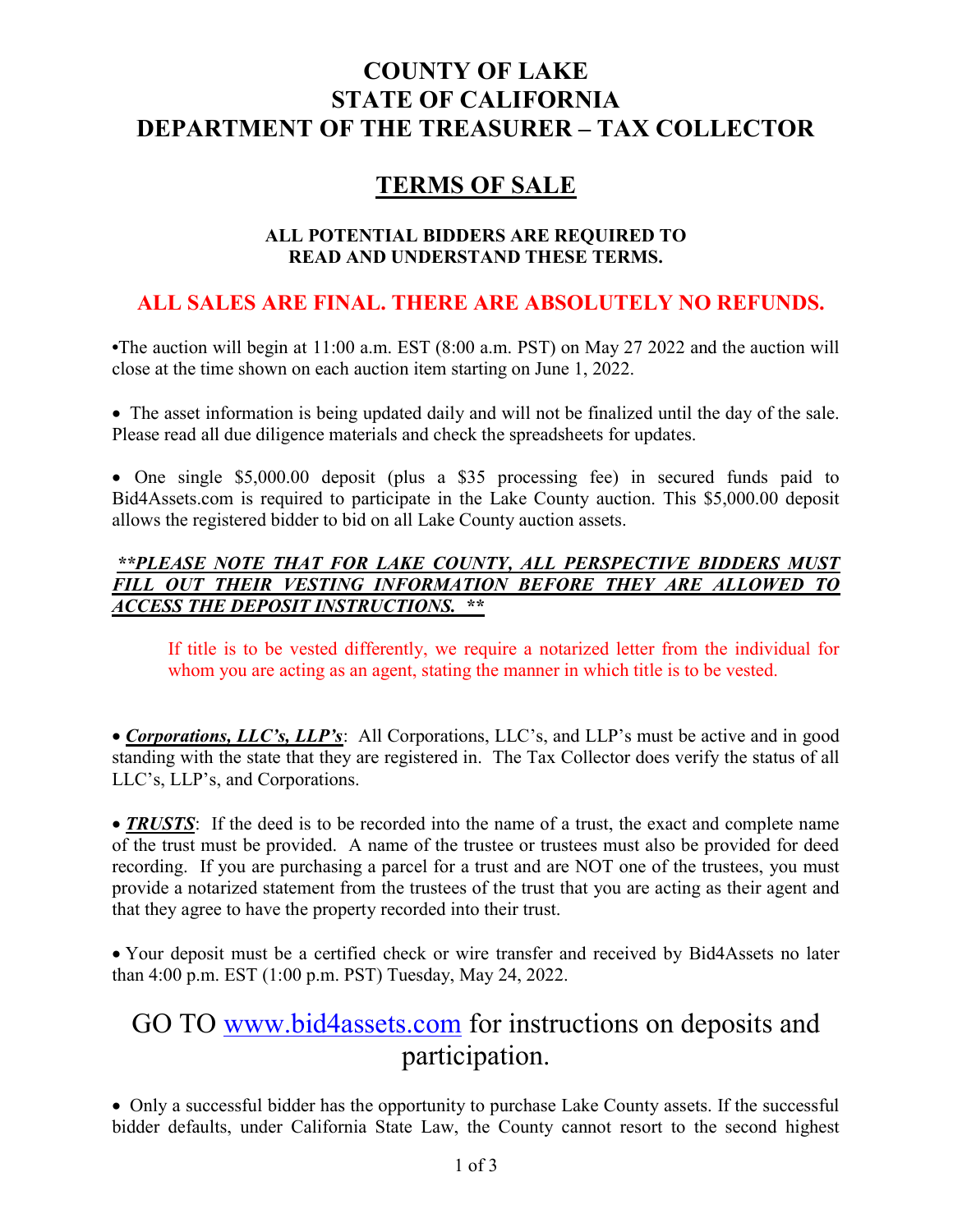bidder, and will be required to take appropriate legal action against the bidder who defaults. Failure on the part of the successful bidder to consummate the sale within the specified time shall result in the forfeiture of the deposit made and all rights that the purchaser may have had with respect to the property.

Your bid is an irrevocable offer to purchase the asset.

A California documentary transfer tax will be added to, and collected with, the full purchase price. This tax is calculated at the rate of \$.55 for each \$500.00 or fractional part thereof, if the purchase price exceeds \$100.00.

• The notification of winning bid will include the total purchase price, including documentary transfer tax, with instructions concerning the various payment methods.

Payment in full to Bid4Assests by wire transfer or certified check is required no later than 5:00 p.m. EST (2:00 p.m. PST) on Friday, June 06, 2022, (within three business days of the close of the auction). No personal checks or credit card payments will be accepted. If the payment policy is not adhered to, the bid deposit will be forfeited to the County and the successful bidder may be banned from future sales for five years.

The descriptions provided are based on the Official Records of the County Recorder's Office and are presumed to be correct. The property to be sold may be approximately located from maps provided in the property information section on each auction item at Bid4Assets.com.

• The right of redemption by a former owner/party of interest shall terminate at the close of business (5:00 p.m. PST) on Thursday, May 26, 2022, which is the last business day prior to the date of sale. Properties removed from the sale will be so indicated on the Asset Page listing for a specific property.

• Prospective purchasers are urged to examine the title, location and desirability of the properties available to their own satisfaction prior to the sale. ALL PROPERTIES ARE SOLD AS IS. (R & T Code 3692.3) The County makes no guarantee, expressed or implied, relative to the title, location or condition of the properties for sale. The County is not liable for the failure of any device that is not owned, operated, and managed by the state or county, that prevents a person from participating in any sale. "Device" includes, but is not limited to, computer hardware, a computer network, a computer software application, and a computer Web site. The County assumes no liability for any other possible liens, encumbrances or easements, recorded or not recorded.

# Any personal property, such as mobile homes without permanent foundation or equipment on the property, is not part of the sale.

The deed will be mailed to the purchaser after recording, usually within four to six weeks. This deed conveys all right, title, and interest to the property in accordance with the provisions of Revenue and Taxation Code section 3712.

Prospective purchasers are advised that some bonds or other assessments which are levied by agencies or offices other than the Treasurer-Tax Collector may still be